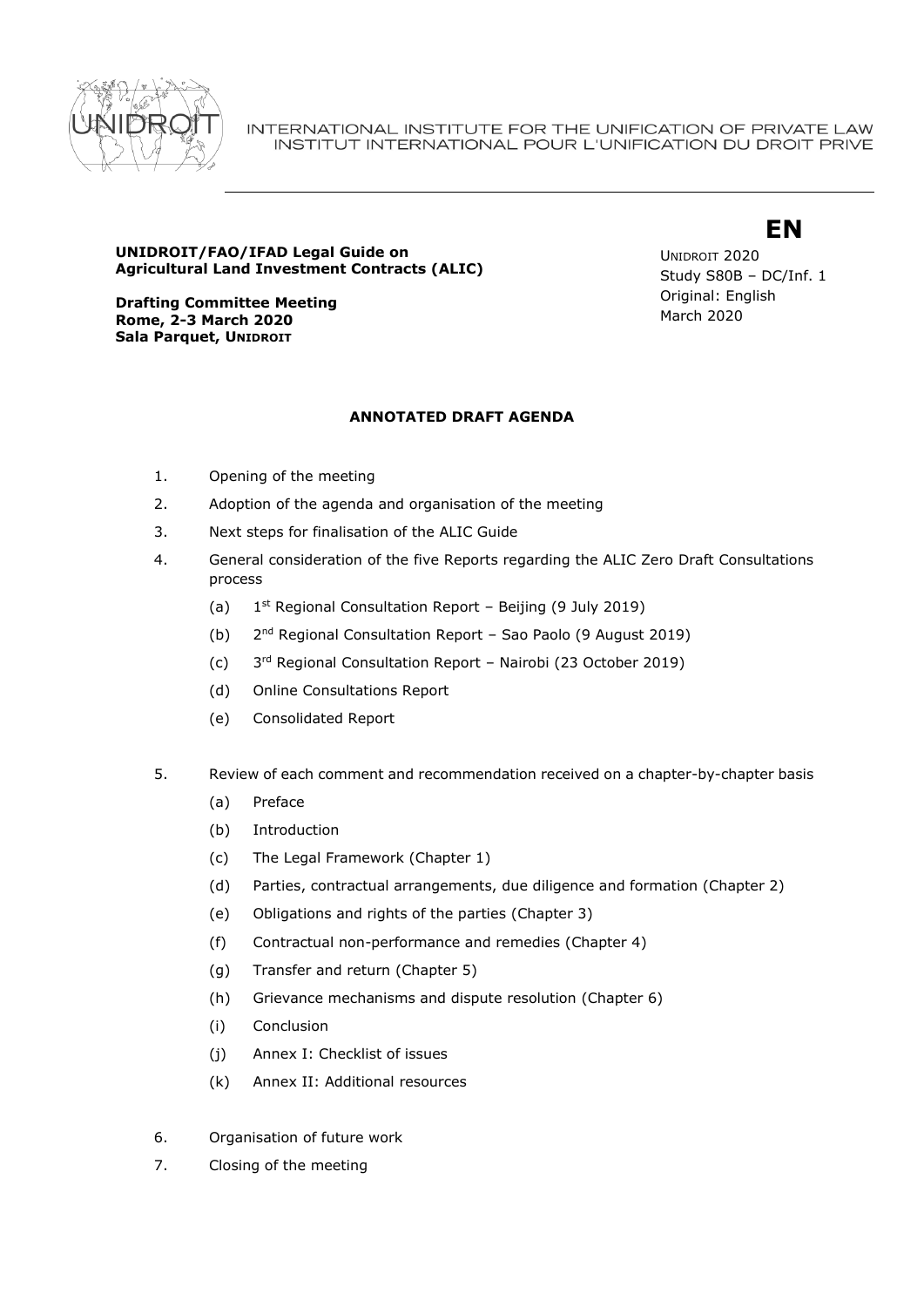### **ANNOTATIONS**

### **Item No. 2 – Adoption of the agenda and organisation of the meeting**

1. Subject to confirmation by the Drafting Committee members, the meeting hours on Monday (2 March) and Tuesday (3 March) will be as follows:

Afternoon sessions: 2.00 p.m. – 8.00 p.m. (Rome time)

On both days, afternoon refreshments will be served at the Institute.

## **Item No. 3 – Next steps for finalisation of the ALIC Guide**

2. The Secretariat will provide an update on the next steps for finalisation of the ALIC Guide. Subject to the final revision process – in coordination with FAO and IFAD – the Legal Guide on Agricultural Land Investment Contracts will be presented for eventual adoption by the UNIDROIT Governing Council at its 99th session in May 2020.

## **Item No. 4 – General consideration of the five Reports regarding the ALIC Zero Draft Consultations process**

3. The consultation process on the ALIC Zero Draft included various activities, such as regional events in Asia, Latin America, and Africa, as well as online consultations. The Secretariat will provide a brief overview of the results of the consultations and the main comments received. Participants will be invited to share their views.

## **Item No. 5 – Review of each comment and recommendation received on a chapter-bychapter basis**

4. Members of the Drafting Committee will review each comment and recommendation received on a chapter-by-chapter basis and prepare revised drafts for the various chapters. The Drafting Committee may wish to discuss various drafting issues with a view to the finalisation of the future Legal Guide, such as (a) terminology; (b) the framing of guidance; (c) the appropriate level of detail; (d) references to other instruments and sources; and (e) revisions of an editorial nature as to clarity of expression and user-friendliness.

#### **Item No. 6 – Organisation of future work**

5. The Secretariat may wish to discuss with members of the Drafting Committee any remaining drafting and revising responsibilities, as well as the plan for promotion of the Legal Guide on Agricultural Land Investment Contracts once it will have been adopted.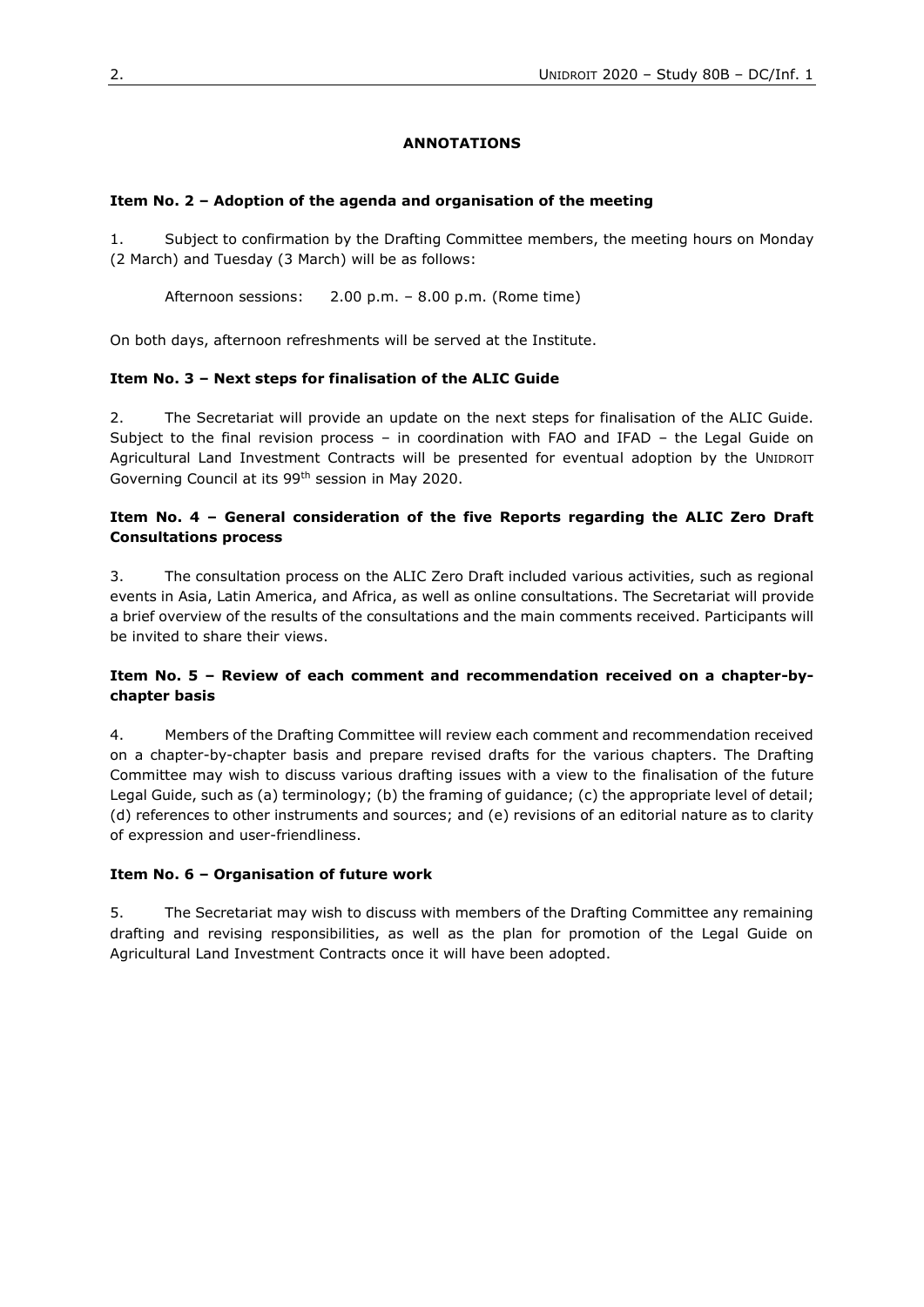# **PROPOSED PROVISIONAL ORDER OF BUSINESS for the Drafting Committee meeting (Rome, 2-3 March 2020)**

## **Monday 2 March**

| $2 p.m. - 2.30 p.m.$    |                          | 1. Opening of the meeting<br>2. Adoption of the agenda and organisation of the meeting<br>3. Next steps for finalisation of the ALIC Guide<br>4. General consideration of the five Reports regarding the ALIC<br><b>Zero Draft Consultations process</b> |
|-------------------------|--------------------------|----------------------------------------------------------------------------------------------------------------------------------------------------------------------------------------------------------------------------------------------------------|
| 2.30 p.m. $-$ 3.45 p.m. |                          | 5. Review of each comment and recommendation received on<br>a chapter-by-chapter basis                                                                                                                                                                   |
|                         |                          | - Preface<br>- Introduction                                                                                                                                                                                                                              |
| $3.45$ p.m. $-5$ p.m.   |                          | 5. Review of each comment and recommendation received on<br>a chapter-by-chapter basis (cont'd)                                                                                                                                                          |
|                         | $\overline{\phantom{a}}$ | Chapter 1. The Legal Framework                                                                                                                                                                                                                           |
| $5 p.m. - 5.15 p.m.$    |                          | Afternoon refreshments                                                                                                                                                                                                                                   |
| 5.15 p.m. $-6.30$ p.m.  |                          | 5. Review of each comment and recommendation received on<br>a chapter-by-chapter basis (cont'd)                                                                                                                                                          |
|                         |                          | Chapter 2. Parties, contractual arrangements, due diligence and<br>formation                                                                                                                                                                             |
| 6.30 p.m. $-8$ p.m.     |                          | 5. Review of each comment and recommendation received on<br>a chapter-by-chapter basis (cont'd)                                                                                                                                                          |
|                         | -                        | Chapter 3. Obligations and rights of the parties                                                                                                                                                                                                         |
| <b>Tuesday 3 March</b>  |                          |                                                                                                                                                                                                                                                          |
| $2 p.m. - 3.30 p.m.$    |                          | 5. Review of each comment and recommendation received on a<br>chapter-by-chapter basis (cont'd)                                                                                                                                                          |
|                         |                          | Chapter 4. Contractual non-performance and remedies (cont'd)                                                                                                                                                                                             |
| 3.30 p.m. $-4.45$ p.m.  |                          | 5. Review of each comment and recommendation received on a<br>chapter-by-chapter basis (cont'd)                                                                                                                                                          |
|                         |                          | Chapter 5. Transfer and return                                                                                                                                                                                                                           |
| 4.45 p.m. $-5$ p.m.     |                          | Afternoon refreshments                                                                                                                                                                                                                                   |